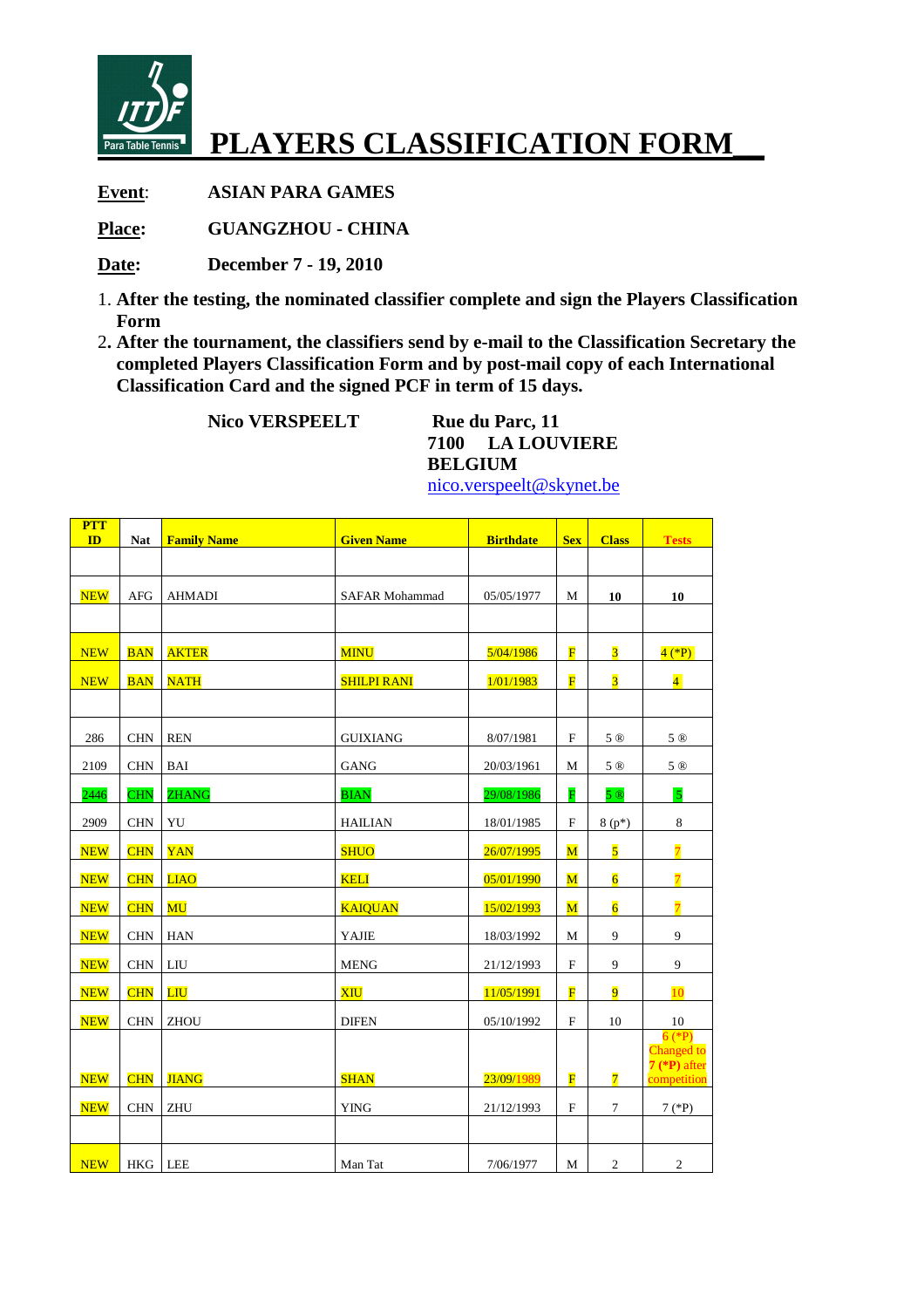| <b>NEW</b> | <b>HKG</b>  | LEE                       | Ming Yip              | 5/12/1989  | М                       | 7                       | 7                           |
|------------|-------------|---------------------------|-----------------------|------------|-------------------------|-------------------------|-----------------------------|
| <b>NEW</b> | <b>HKG</b>  | <b>WONG</b>               | Chi Yin               | 17/04/1991 | М                       | 9                       | 9                           |
| 802        | HKG         | <b>CHAN</b>               | Siu Ling              | 8/10/1960  | F                       | 5 ®                     | 5 ®                         |
| 2453       | <b>HKG</b>  | LAU                       | Chit On               | 14/01/1964 | M                       | 5 ®                     | 5 ®                         |
| 2454       | <b>HKG</b>  | <b>TSANG</b>              | <b>Tit Hung</b>       | 30/08/1960 | M                       | 5 ®                     | 5                           |
| 2854       | <b>HKG</b>  | <b>LAM</b>                | <b>Tsan Wing</b>      | 31/03/1961 | $\mathbf M$             | 5 ®                     | $\overline{\mathbf{5}}$     |
|            |             |                           |                       |            |                         |                         |                             |
| <b>NEW</b> | $INA$       | <b>JACOB</b>              | <b>DAVID</b>          |            | $\mathbf M$             | $\overline{9}$          | 10 <sup>°</sup>             |
| <b>NEW</b> | <b>INA</b>  | <b>MUDANI</b>             |                       | 6/12/69    | М                       | 5                       | 5 ®                         |
| <b>NEW</b> | <b>INA</b>  | <b>MUSLIM</b>             | Osrita                | 7/11/1966  | $\overline{\mathbf{F}}$ | $\overline{2}$          | $\overline{3}$              |
|            |             |                           |                       |            |                         |                         |                             |
| 3931       | <b>IND</b>  | <b>GUBBI VIJAYA KUMAR</b> | <b>AJAY</b>           | 2/11/1985  | M                       | 9                       | П                           |
| <b>NEW</b> | <b>IND</b>  | <b>SRINIVAS</b>           | <b>KRISHNA MURTHY</b> | 06/12/1963 | M                       | 10                      |                             |
| <b>NEW</b> | <b>IND</b>  | THIRUNAVUKARASU           | <b>KANNAN</b>         | 21/07/1978 | M                       | 5                       |                             |
|            |             |                           |                       |            |                         |                         |                             |
| 954        | <b>IRI</b>  | <b>FOULADI TARGHI</b>     | Javad                 | 11/11/1970 | М                       | 5 ®                     | 5 ®                         |
|            |             |                           |                       |            |                         |                         |                             |
| 959        | <b>IRQ</b>  | <b>ENAD</b>               | <b>AHMED</b>          | 20/07/1977 | M                       | 5 ®                     | 5 <sup>1</sup>              |
| 2703       | <b>IRQ</b>  | <b>IGZAR</b>              | <b>SUHAIR</b>         | 1/03/1970  | $\mathbf F$             | 5 ®                     | 5 ®                         |
|            |             |                           |                       |            |                         |                         |                             |
| <b>NEW</b> | <b>KAZ</b>  | <b>ASKAROV</b>            | <b>RAIL</b>           | 13/10/1988 | M                       | $\overline{7}$          |                             |
| <b>NEW</b> | <b>KAZ</b>  | <b>BYKOV</b>              | <b>YEVGENIY</b>       | 23/06/1987 | M                       | 7                       |                             |
| <b>NEW</b> | <b>KAZ</b>  | <b>DARVINA</b>            | <b>MARINA</b>         | 27/07/1977 | $\overline{\mathbf{F}}$ | $\overline{\mathbf{8}}$ | $\overline{7}$              |
| <b>NEW</b> | <b>KAZ</b>  | <b>KUZNETSOVA</b>         | <b>VIKTORIYA</b>      | 9/05/1966  | $\mathbf F$             | 4                       | 4                           |
| <b>NEW</b> | <b>KAZ</b>  | <b>ORAZBEK</b>            | <b>AZAMAT</b>         | 5/09/1994  | $\overline{\mathbf{M}}$ | $\overline{6}$          |                             |
| <b>NEW</b> | <b>KAZ</b>  | <b>SHTAPER</b>            | <b>SERGEY</b>         | 6/10/1976  | M                       | $\overline{4}$          |                             |
| <b>NEW</b> | KAZ         | <b>YESHIMOV</b>           | <b>TUIMURAT</b>       | 20/03/1968 | M                       | 6                       |                             |
|            |             |                           |                       |            |                         |                         |                             |
|            |             |                           |                       |            |                         |                         | $3$ (Obs) (to<br>Class 4 in |
| 1271       | <b>KOR</b>  | $\overline{\text{KIM}}$   | <b>Young Gun</b>      | 24/11/1984 | $\overline{\mathbf{M}}$ | 3(Obs)                  | 2011)                       |
| 2508       | <b>KOR</b>  | <b>KIM</b>                | Youngsoon             | 12/01/1967 | $\overline{\mathbf{F}}$ | 5 ®                     | 5                           |
| 3746       | <b>KOR</b>  | <b>JUNG</b>               | Young-A               | 20/07/1979 | F                       | 5 ®                     | 5                           |
|            |             |                           |                       |            |                         |                         |                             |
| <b>NEW</b> | <b>KSA</b>  | <b>ALJERAIFANI</b>        | <b>HUSAM</b>          | 13/10/1975 | $\overline{\mathbf{M}}$ | $\overline{\mathbf{4}}$ | $6$ (*P)                    |
| <b>NEW</b> | <b>KSA</b>  | <b>ALQAHTANI</b>          | <b>MOHAMMED</b>       | 29/07/1983 | $\overline{\mathbf{M}}$ | $\overline{\mathbf{5}}$ | 5                           |
| <b>NEW</b> | <b>KSA</b>  | <b>HABSHAN</b>            | <b>THAMER</b>         | 23/12/1976 | М                       | 9                       | 9                           |
| 3127       | <b>KSA</b>  | <b>ALSHAMMARI</b>         | <b>JAZAA</b>          | 1/04/1977  | М                       | $7(p*)$                 | $\tau$                      |
| 3868       | <b>KSA</b>  | <b>ASSIRI</b>             | <b>ALI</b>            | 24/04/1982 | M                       | 5 ®                     | $\overline{5}$              |
|            |             |                           |                       |            |                         |                         |                             |
| <b>NEW</b> | ${\rm LIB}$ | BAKR                      | <b>Barak</b>          | 2/02/1968  | M                       | $\overline{c}$          | $\overline{2}$              |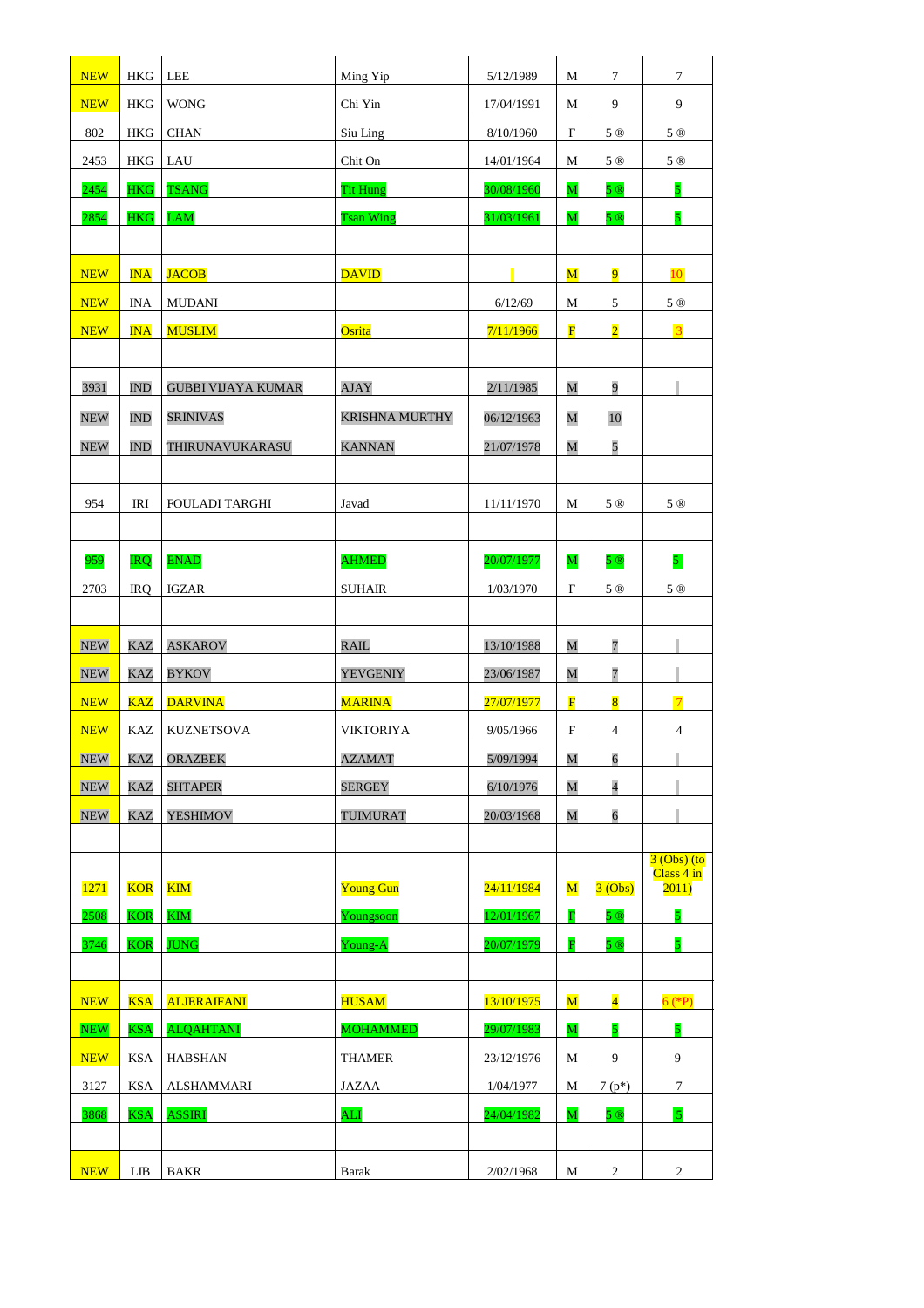| <b>NEW</b> | LIB               | <b>HARAKE</b>                             | Mustapha             | 4/05/1953  | M                       | 9                       | 9                       |
|------------|-------------------|-------------------------------------------|----------------------|------------|-------------------------|-------------------------|-------------------------|
| 3861       | LIB               | <b>ABOU HACHEM</b>                        | Ahmad                | 8/10/1974  | $\overline{\mathbf{M}}$ | 5 ®                     | $\overline{5}$          |
|            |                   |                                           |                      |            |                         |                         |                         |
| <b>NEW</b> | MAC               | <b>CHU</b>                                | Cheng Lao            | 12/06/1961 | M                       | $\boldsymbol{2}$        | $\overline{2}$          |
| 3659       | <b>MAC</b>        | <b>CHONG</b>                              | Kam Lon              | 14/09/1961 | M                       | 5 ®                     | 5 ®                     |
| 3661       | <b>MAC</b>        | U                                         | <b>Kuai Hong</b>     | 24/04/1956 | M                       | 5 ®                     | $\sqrt{5}$              |
|            |                   |                                           |                      |            |                         |                         |                         |
| <b>NEW</b> | MAS               | <b>BAKAR</b>                              | <b>MOHAMAD AZWAR</b> | 6/08/1987  | M                       | 10                      | 10                      |
|            |                   |                                           |                      |            |                         |                         |                         |
| 2847       | PHI               | <b>ROGELIO</b>                            | <b>CEZAR</b>         |            | M                       | $8(p*)$                 | ı                       |
| <b>NEW</b> | PHI               | <b>GAELA</b>                              | <b>BENEDICTO</b>     | 04/01/1969 | $\mathbf M$             | 9                       | 9                       |
|            |                   |                                           |                      |            |                         |                         |                         |
| <b>NEW</b> | SRI               | JAYASINGHAGE DON                          | <b>ATHULA</b>        | 3/08/1978  | M                       | $\,8\,$                 | 8                       |
| <b>NEW</b> | SRI               | <b>NAWARATHNA</b><br>HENAYALAGE           | <b>CHAMINDA</b>      | 3/06/1979  | М                       | 9                       | 9                       |
| <b>NEW</b> | SRI               | <b>RATHNAYAKA</b><br><b>MUDIYANSELAGE</b> | <b>JAYARATHNA</b>    | 8/06/1967  | M                       | 10                      | 10                      |
|            |                   |                                           |                      |            |                         |                         |                         |
| 1797       | <b>THA</b>        | <b>YODYANGDEANG</b>                       | <b>JEDSADA</b>       | 15/06/1964 | M                       | 5 ®                     | $\overline{5}$          |
| 1798       | <b>THA</b>        | <b>KONGRUANG</b>                          | Maitree              | 29/02/1980 | $\overline{\mathbf{M}}$ | 5@                      | $\overline{\mathbf{5}}$ |
|            |                   |                                           |                      |            |                         |                         |                         |
| <b>NEW</b> | <b>TLS</b>        | <b>DA COSTA</b>                           | <b>JAQUELINA</b>     | 9/06/1993  | F                       | 9                       | 10                      |
|            |                   |                                           |                      |            |                         |                         |                         |
| 2875       | VIE               | <b>VIET</b>                               | <b>THI KIM VAN</b>   | 24/12/1968 | $\overline{\mathbf{F}}$ | $9(p*)$                 | 10 <sup>°</sup>         |
| 2883       | VIE               | <b>HUYNH</b>                              | <b>THANH</b>         | 20/10/1957 | M                       | $9(p*)$                 | $9(p*)$                 |
|            |                   |                                           |                      |            |                         |                         |                         |
|            | $_{\mathrm{JPN}}$ | <b>HAMANO</b>                             | YASUYUKI             | 12/02/1977 | М                       | 7                       | $\tau$                  |
|            | <b>JPN</b>        | <b>KANEKO</b>                             | <b>KAZUYA</b>        | 17/3/1990  | $\overline{\mathbf{M}}$ | $\overline{\mathbf{8}}$ | $\overline{7}$          |
|            |                   |                                           |                      |            |                         |                         |                         |
| <b>NEW</b> | <b>TJKT</b>       | <b>ROZIKOVA</b>                           | <b>ZAYTUNA</b>       | 27/9/1985  | $\overline{\mathbf{F}}$ | $\overline{7}$          | $5(P*)$                 |

Date : 12 Dec 2010

Classifier(s) : Dr James LAM - Ms Phiu Lin SE TO

Signature(s) :……………………………………….…

Colour Key

Did not turn up Change of class